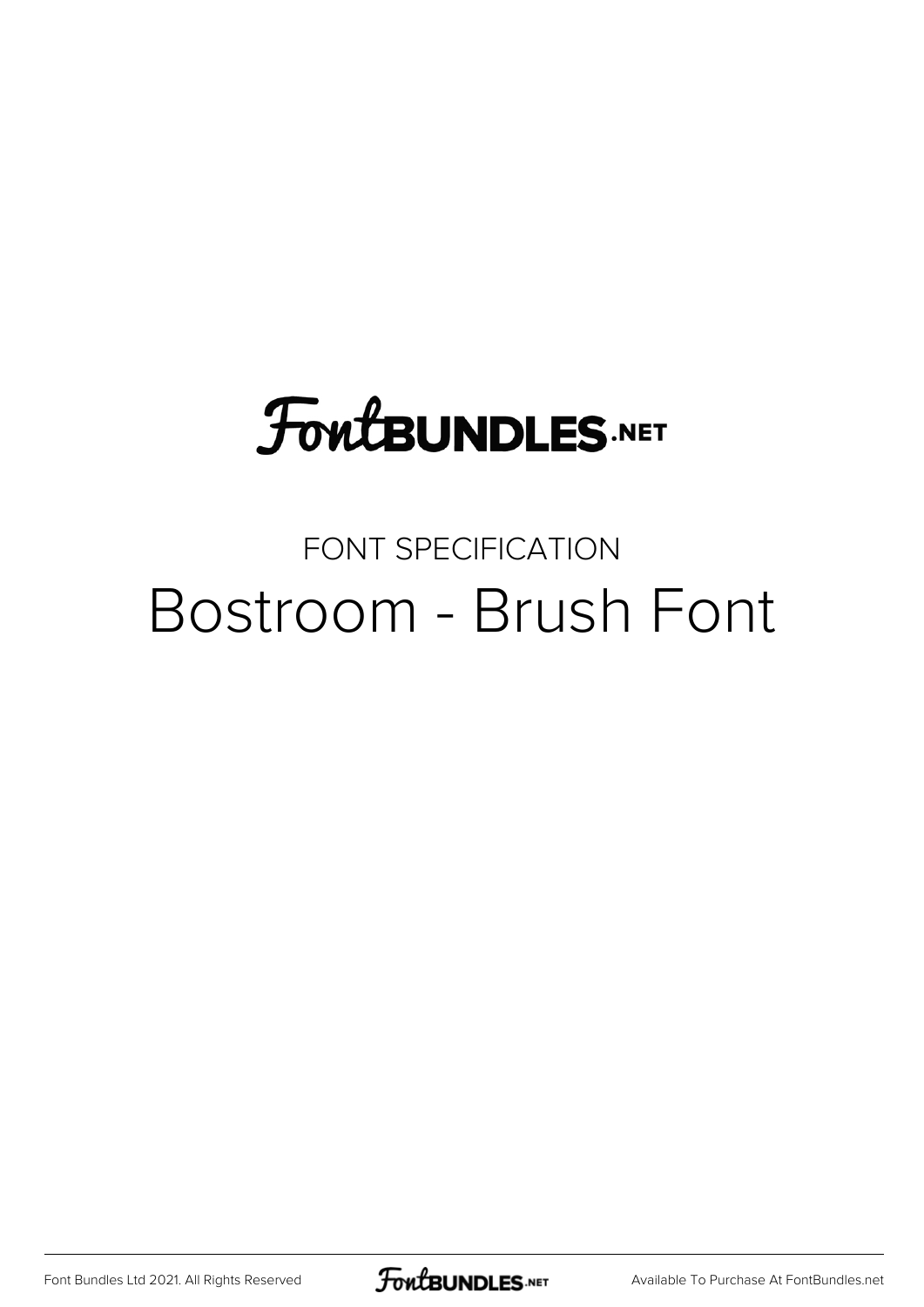## Bostroom - Regular

**Uppercase Characters** 

ABCDEFGHIJKIMNOPORS TUVWXU2

Lowercase Characters

abcdefghijklmnopgrstuvwxyz

**Numbers** 

 $0123456789$ 

Punctuation and Symbols

All Other Glyphs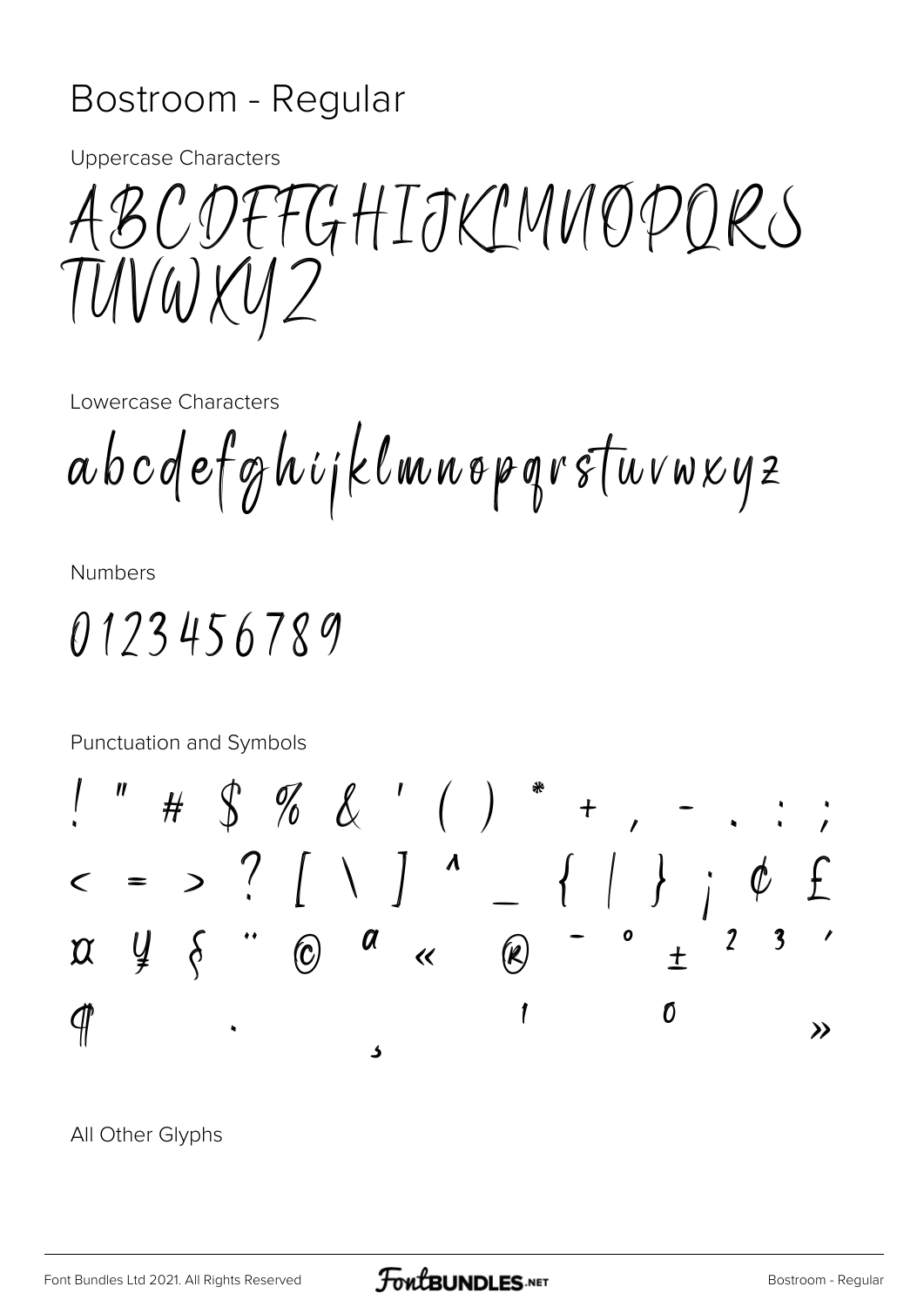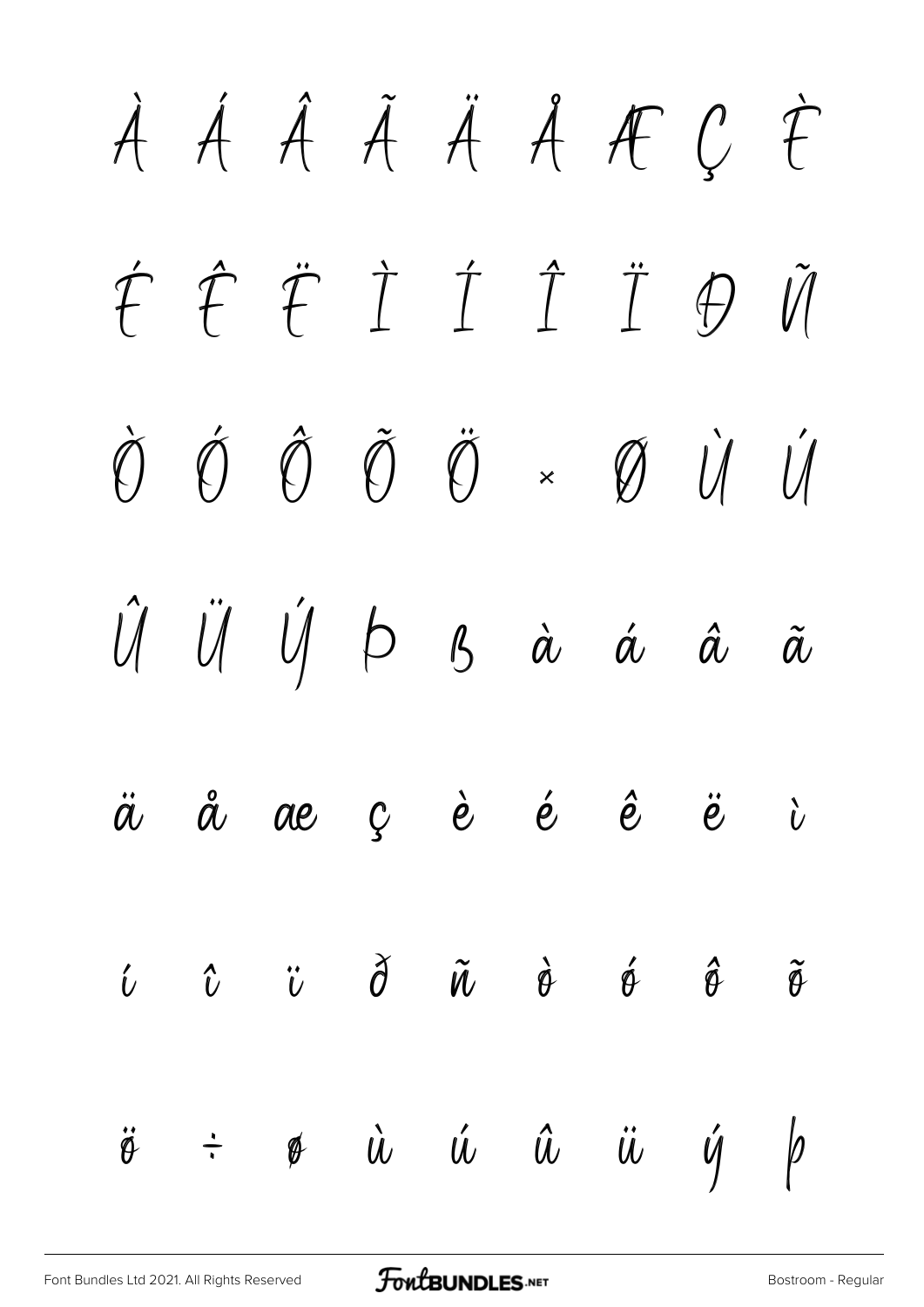$\ddot{y}$   $\upsilon$   $\acute{\theta}$   $\theta$   $\acute{\theta}$   $\acute{\theta}$   $\frac{\gamma}{\delta}$   $\frac{\gamma}{\delta}$   $\frac{\gamma}{\delta}$   $\frac{\gamma}{\delta}$   $\frac{\gamma}{\delta}$  $\overline{\mathbf{0}}$  $\mathbf{u}$  $\lambda$  $\mathbf{v}$  $\overline{\mathbf{A}}$  $\overline{a}$  $\overline{\mathbf{0}}$  $\mathcal{H}(\mathcal{C})$  .  $\checkmark$  $\ldots$  %  $\qquad \qquad \times$  /  $\in$  TM  $\sim$   $\approx$   $\sim$   $\sim$   $\frac{1}{2}$  of  $\frac{1}{2}$  of  $\frac{1}{2}$  $d$  et  $dt$